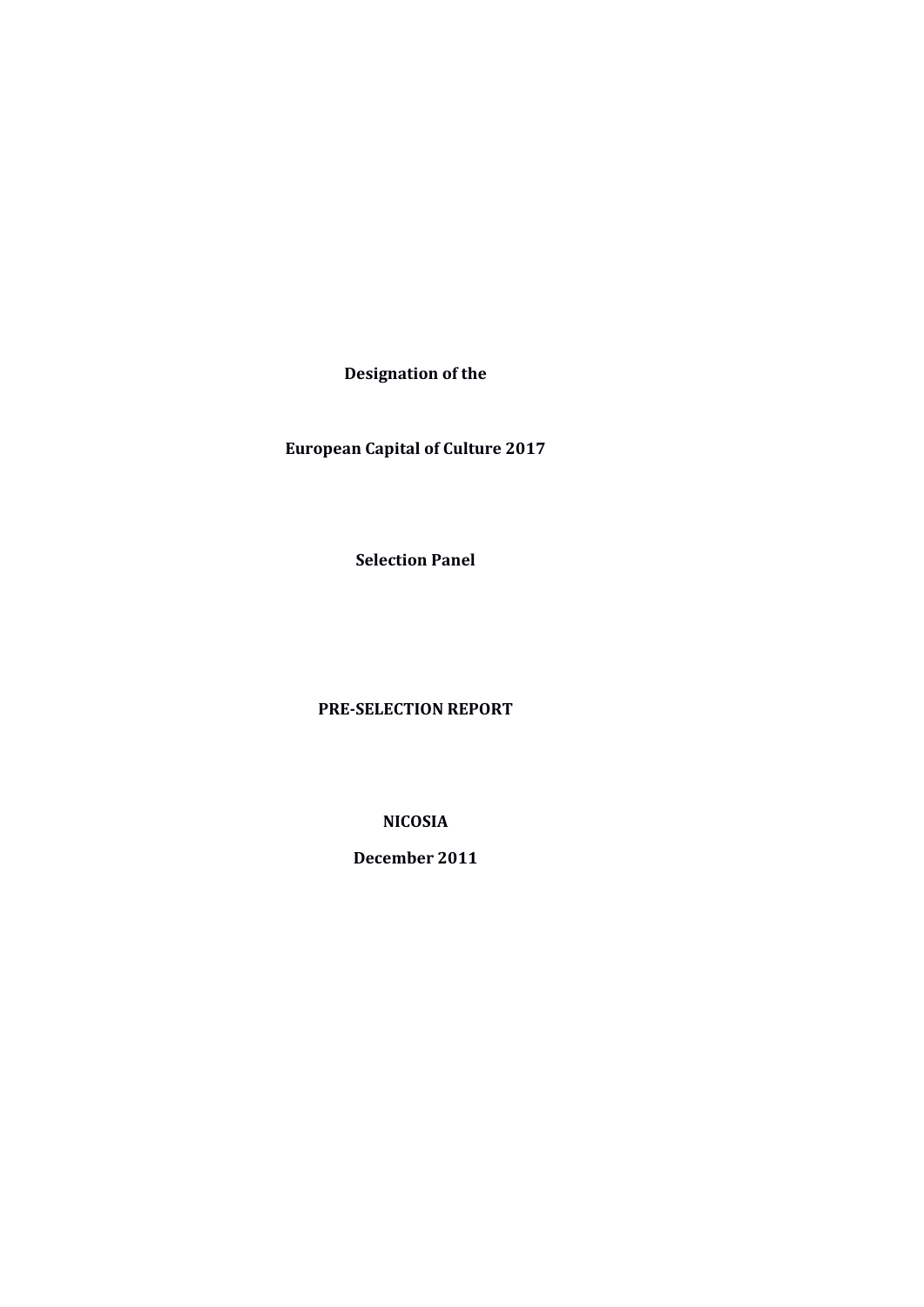## **1. Introduction**

In accordance with the Decision 1622/2006/EC of the European Parliament and the Council of 24 October 2006 establishing a Community action for the European Capital of Culture (ECoC) event for the years 2007 to 2019 (hereinafter referred to as "the Decision"), a competition has been established to nominate a Cypriot city to the European Capital of Culture title for the 2017 year.

The managing authority of the ECoC competition in Cyprus is the Cypriot Ministry of Education and Culture. The procedure for implementing this Decision in Cyprus was set out in the document "Rules of Procedure - Competition for the 2017 European Capital of Culture title in Cyprus." signed by the Cypriot Minister of Education and Culture 08 October 2011 (hereinafter referred to as "the Rules").

In accordance with the Decision and the Rules, the Cypriot Ministry of Education and Culture is responsible for the pre-selection and final selection meetings and coordination of visits of the representatives of the Selection Panel to the pre-selected cities. The European Commission provides guidance to the Ministry when necessary.

The Selection Panel was appointed by the Cypriot Minister of Education and Culture in October 2011. According to Article 7 of the Decision establishing the first phase of the competition called "Pre-selection", the Selection Panel has to assess the applications in accordance with the criteria set out in Article 4 of the Decision, and following this assessment agree on a shortlist of cities to be examined in greater depth and submit a report containing recommendations for the shortlisted cities.

The following three cities submitted an application for the title of European Capital of Culture for the year 2017 by the 31 October 2011:

## **Limassol, Nicosia and Pafos.**

The applications (in English and Greek) were forwarded to the members of the Selection Panel after the closing date for submission. The Cypriot Ministry of Education and Culture invited the Panel to a pre-selection meeting, which was held in Nicosia on 12 and 13 December 2011. Twelve members of the Selection Panel were present - 6 members nominated by the European Institutions and 6 members nominated by the Cypriot Minister of Education and Culture as set out in Article 6 of the Decision. Mr Andreas Wiesand was excused by a justifiable absence.

In further accordance with Article 6 of the Decision, the panel designated Dr Manfred Gaulhofer as the Chairperson and Mr Alecos Orountiotis as the Vice-Chairperson. The Ministry of Education and Culture Cyprus would be the rapporteur for the meeting.

At the pre-selection meeting, all three cities, Limassol, Nicosia and Pafos, were represented at the highest level by their Mayor, and leading figures from the organising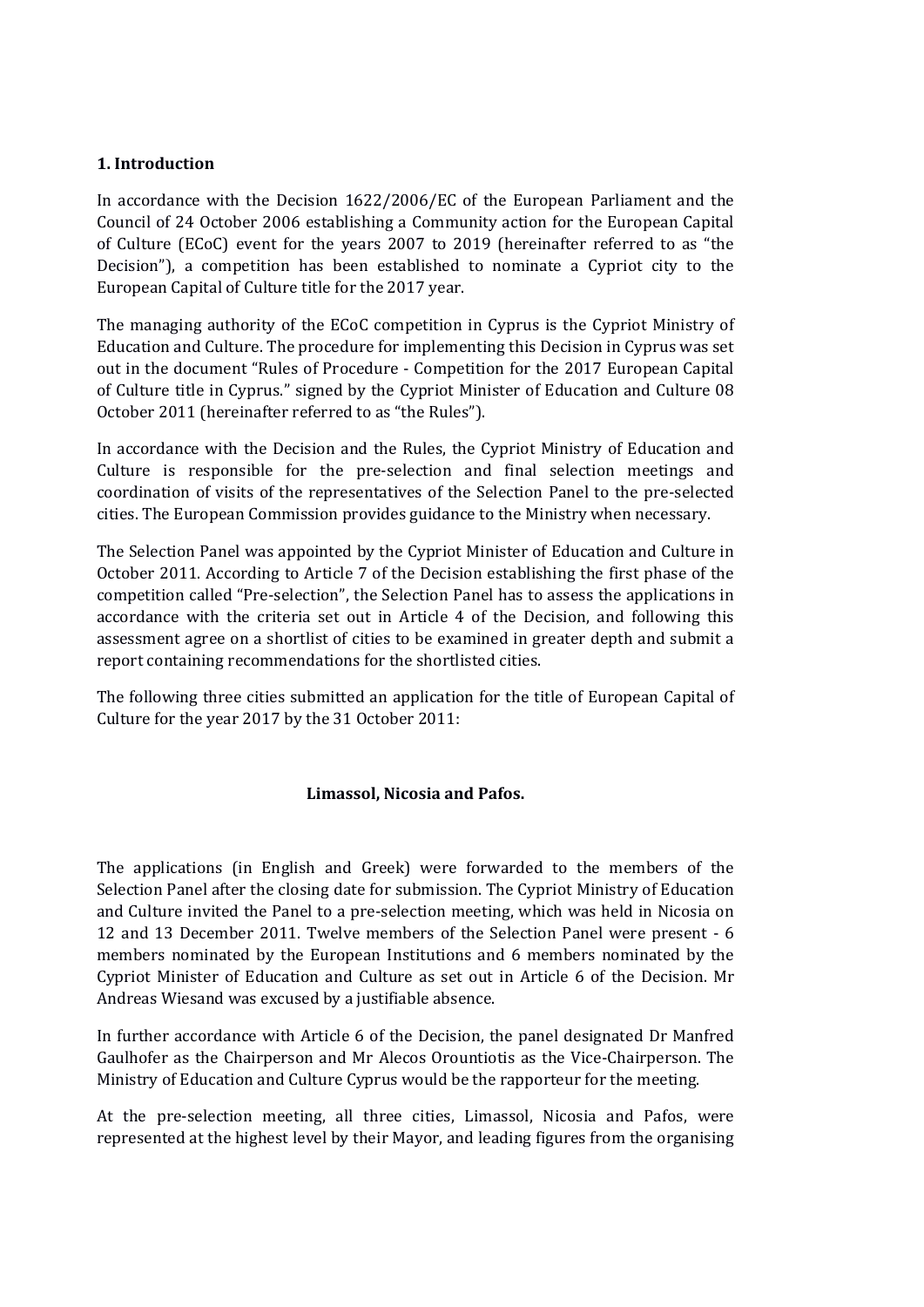committees appointed by the cities were part of the delegations presenting the programmes to the Selection Panel.

1 hour and 15 minutes was dedicated to each city – 30 minutes for the presentation and 45 minutes for questions and answers.

The Panel carried out a thorough assessment of the applications sent by the candidate cities as well as their presentations and answers provided to the experts' questions during the hearings. It was clear to the panel that a considerable effort had been made by the authors to provide a compelling case for their visions for the ECoC 2017 programme. The panel recognised the great desire expressed by each city to host the event and the work they were ready to undertake for this purpose. The Panel also noted that the work already undertaken by the participating cities would be beneficial to each one, whatever the final result of the competition, by strengthening the role of culture in the city's development strategy and stimulating and enriching local cultural life.

To draw up the short-list of cities, the Panel:

- $\lambda$  has thoroughly assessed the extent to which the candidates met the objectives of the European Capital of Culture event, as set out in Article 3 of the Decision and the criteria defined in Article 4 of the Decision: "the European dimension" and the "City and Citizens dimension";
- $\triangle$  assessed the accuracy and quality of the responses provided by the cities to the questions included in the application form;
- $\triangle$  assessed the potential impact of each of the programmes of the European Capital of Culture at the national and European levels;
- $\triangle$  carefully assessed the presentations prepared by the cities and discussed their applications with them in order to gain a better insight into their proposals;
- $\triangle$  considered that the cities which were to be pre-selected should be those which best satisfied the requirements and were capable of ensuring the delivery of the designed programme of the event in practice.

# **2. Presentations delivered by the cities and Panel's assessment**

The three cities each presented their programmes for the ECoC 2017 event to the Selection Panel. The Panel noted that all three presentations were very interesting and very different.

# **Limassol**

The delegation from Limassol detailed the highlights of their bid: the strategy and the action plan, the cultural programme, the organization and budget and the support and participation.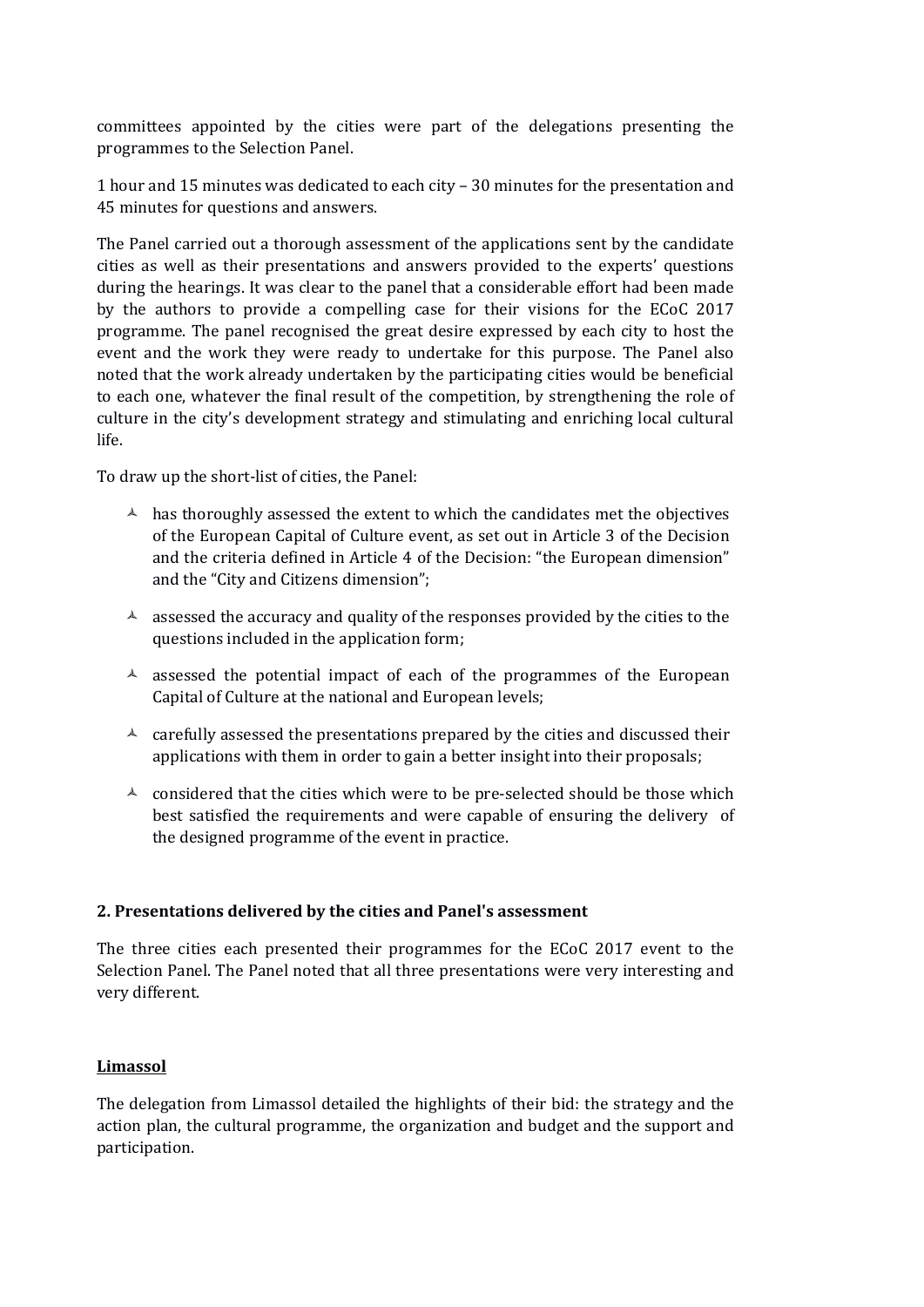The presentation started with the explanation of the core concept of the Limassol bid of "Metamorphosis – with culture as a compass"". This concept suggests that in case Limassol should be awarded the EcoC title, the city would undergo a far-reaching metamorphosis to a Mediterranean Cultural Centre that could serve as an example for future European Capitals of Culture. The directions the metamorphosis would take would be based on a compass representing different areas of culture.

Representatives of different sectors and institutions laid out the potential benefits they expected to secure in their respective field of activities if Limassol were invited to host the European Capital of Culture 2017 event.

The delegation provided an overview of the six thematic lines of the programme: sea and the port; on the trail of history; art and popular culture; industry and art; culture and communication; wine including humour and satire) and explained how these thematic categories related to the programme and to the city of Limassol. It also pointed to the city's demonstrable ability and tradition to mount successful annual events: a carnival, a wine festival, an open-air film festival. They would be working intensively with an entertainment company which was used to organising large numbers of large scale events.

Concerning finances, the delegation confirmed the overall budget of 82 million Euros to be spent for the EcoC event, of which 60 million would be allocated to (cultural) capital expenditure and 22 million would be operating expenditure for the cultural programming, communication, staff and monitoring. It was also confirmed that roughly 9 million Euros of the operating expenditure would come from funds specifically set apart for the EcoC event and the remaining 13 million Euros would be taken from the annual cultural budget of the city. It transpired from the presentation that Limassol is already quite well equipped with cultural infrastructure and that no major investment would be needed to host the event.

Regarding the communication strategy, Limassol would apply an integrated communication strategy that would dynamically tell the story of the progress of the bid, promote the content of the Limassol 2017 Cultural Programme and communicate the benefits of being named the European Capital of Culture. An important element of the strategy would be the use of platforms for online collaboration and the combination of social networking and traditional communication channels to efficiently address local and international audiences. The communication strategy would also take advantage of the island's strategic location as the crossroad between the Middle East and Europe.

Limassol would heavily rely on volunteers for the preparation and promotion of the event. A volunteering programme would be initialised as early as in 2012 with the formation of a group of volunteers for the "Limassol 2017" Programme.

The Mayor closed the presentation by expressing his confidence that Limassol would succeed in implementing the European Capital of Culture 2017 programme in a way that would provide for real European added value and for long lasting cultural cooperation across Europe and the Mediterranean neighbourhood.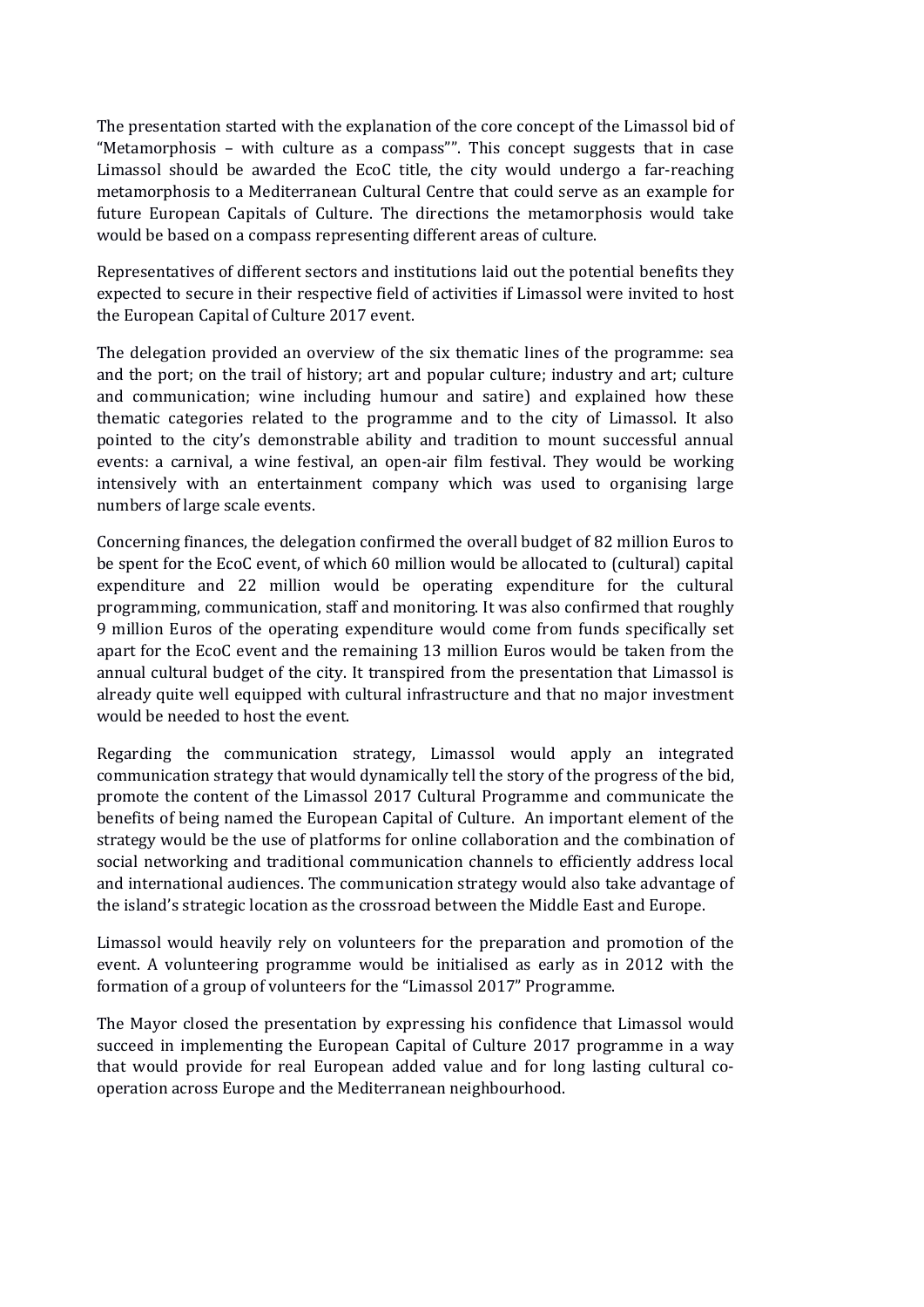## **The Panel's assessment**

The Panel was impressed by the team's determination to grow and improve their cityscape, and the support of the private sector.

However, the Panel was concerned with the lack of a specific local Limassol "touch" of the year's programme as presented in the bid document. It felt the programme did not refer to any specificity of the city and how it would build a coherent artistic vision for the ECoC concept, and seemed to lack the necessary nurturing and tapping into local creativity, relying too heavily on outsourced imported international cultural artefact available and familiar from elsewhere.

The panel was also surprised to note the artistic direction would be in the hands of a general management committee on which vested interests were likely to be represented – a committee on which the artistic director would sit, rather than lead. This was unsatisfactory, and could further this imbalance between locally rooted projects and imported projects without specific reference to Limassol.

This was deemed even more important to the Panel since the role of local artists seemed to be reduced to the one of proposers and providers of small scale projects under the category of "other events".

There was therefore a strong concern that the city lacked a sufficiently original creative vision for the event.

Furthermore, while the presentation provided a strong case for the existing cultural life and the possibilities and potential of the city and the surrounding region, it did not provide sufficient understanding about both the "European dimension" and the "City and Citizens" dimension of the ECoC criteria in its planned programme.

Although the city indicated it would work with the university to conduct an evaluation process of the event to measure its impacts, the Panel would also have liked to see a more elaborate strategy for ensuring the long-term sustainability and legacy of the programme.

All in all, the Panel agreed that the concept of the Limassol programme, that basically seemed to be quite ambitious, would need significant revision and substantial reworking on clear answers to the "proposed application" questionnaire as well as to budget issues in case Limassol should be put forward to the final selection stage.

## **Nicosia**

At the beginning of the presentation, the Mayor of Nicosia expressed the hope that the presentation would be able to communicate the unique character of the capital, for so long at the centre of the island and its affairs. Nicosia began with delivering their vision of culture, as the medium which energises thinking towards our relations with the other, nature and society. Citizens were involved in the bid through a bottom up approach, and there was a new generation to cater for with the end of the Cold War, the Internet and social media.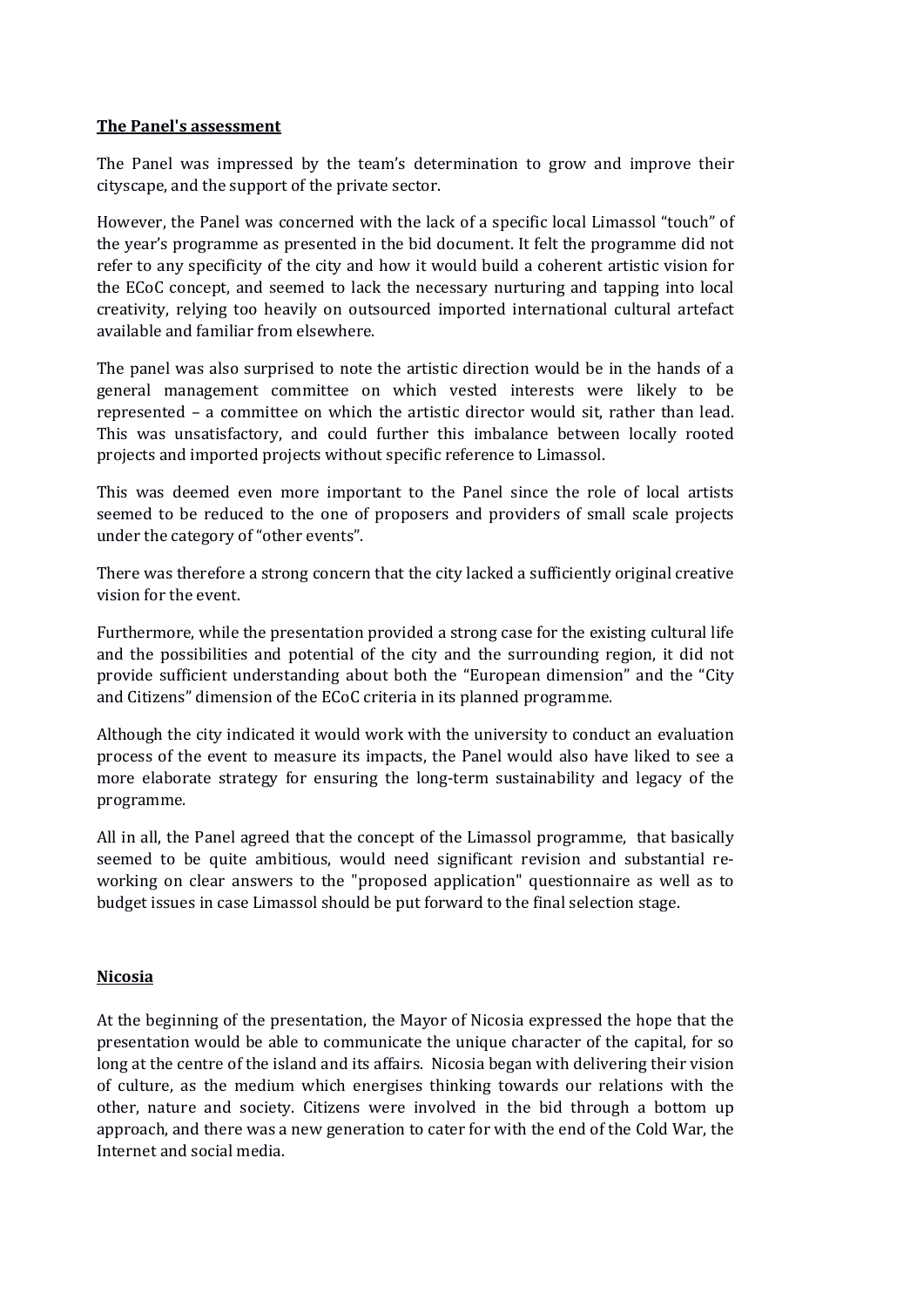The uniqueness of the city as viewed by itself was also reflected by the core element of the bid: the "Nicosia model", culture as a force to create a common denominator. According to the delegation, this model builds on the Nicosia culture that liberates and unites the communities and provides for peaceful coexistence. As the last divided city in Europe, Nicosia was determined to turn diversity into creativity and culture in order to meet the city's objective for the ECoC 2017 vision of "reshaping the future".

Several examples were given of initiatives in the past (as, e.g., the Nicosia Sewerage Board and the Nicosia Master Plan) that proved that the Nicosia model worked in practice and not only in theory.

Referring to the two parts of the country and the "green line" separating them from each other, the delegation stressed the fact that appr. 95% of the buffer zone are located within the reach of the 9 municipalities in the Nicosia and Larnaca regions that are behind the Nicosia bid. The city municipality was speaking with one voice on the bid.

The project manager gave a detailed overview of the 6 pillars of the programme (architecture; arts and heritage; economy; civil society; environment; sciences) which would structure the EcoC year together with the programme's three core values, i.e. man, nature and society. The programme wanted to rediscover place, redefine public space, re-educate people, rethink and reposition themselves, re-evaluate performance and revalorise the urban and natural environment for better living conditions. He laid out that Nicosia's objective was to "get back to the human", the desires of people, not just their needs and the Nicosia programme therefore relied on an anthropocentric approach. One of the outcomes of this approach would be the re-discovery of play as one of the focal points of cultural activity. The programme's aim was also to reverse the role of cultural audience and to change the role of the audience from passive observers into active participants.

No examples were provided of possible cultural projects to be realised in 2017. The delegation stated projects would be described in detail in a second bid document in case Nicosia should be put forward to the final selection stage.

It was made clear by the delegation that the old historic centre of Nicosia needed fast action to revive it, and that the European Capital of Culture title would facilitate this to a considerable extent. Concerning finances, the delegation presented an overall operational budget of 42 million Euros, of which 65% would be spent for the cultural programme, 20% for marketing and communication and 15% for administrative costs. It turned out in the discussion that a large majority of the funding was meant to come from the annual cultural budgets and only a minor part of the funds would come from "new money" set apart specifically for the EcoC event.

The Nicosia delegation did not provide any budget for capital expenditure attributed specifically to the ECoC event but stated that there already exist a number of planned and secured infrastructure and renovation projects whose total expenditure exceeds 2 billion Euros. These projects include both municipal and state funded projects and private projects. A list of these projects along with their detailed description is part of the bid document. Although their budget was small compared to some previous Capitals, in their view, an innovative approach and a return to the human side did not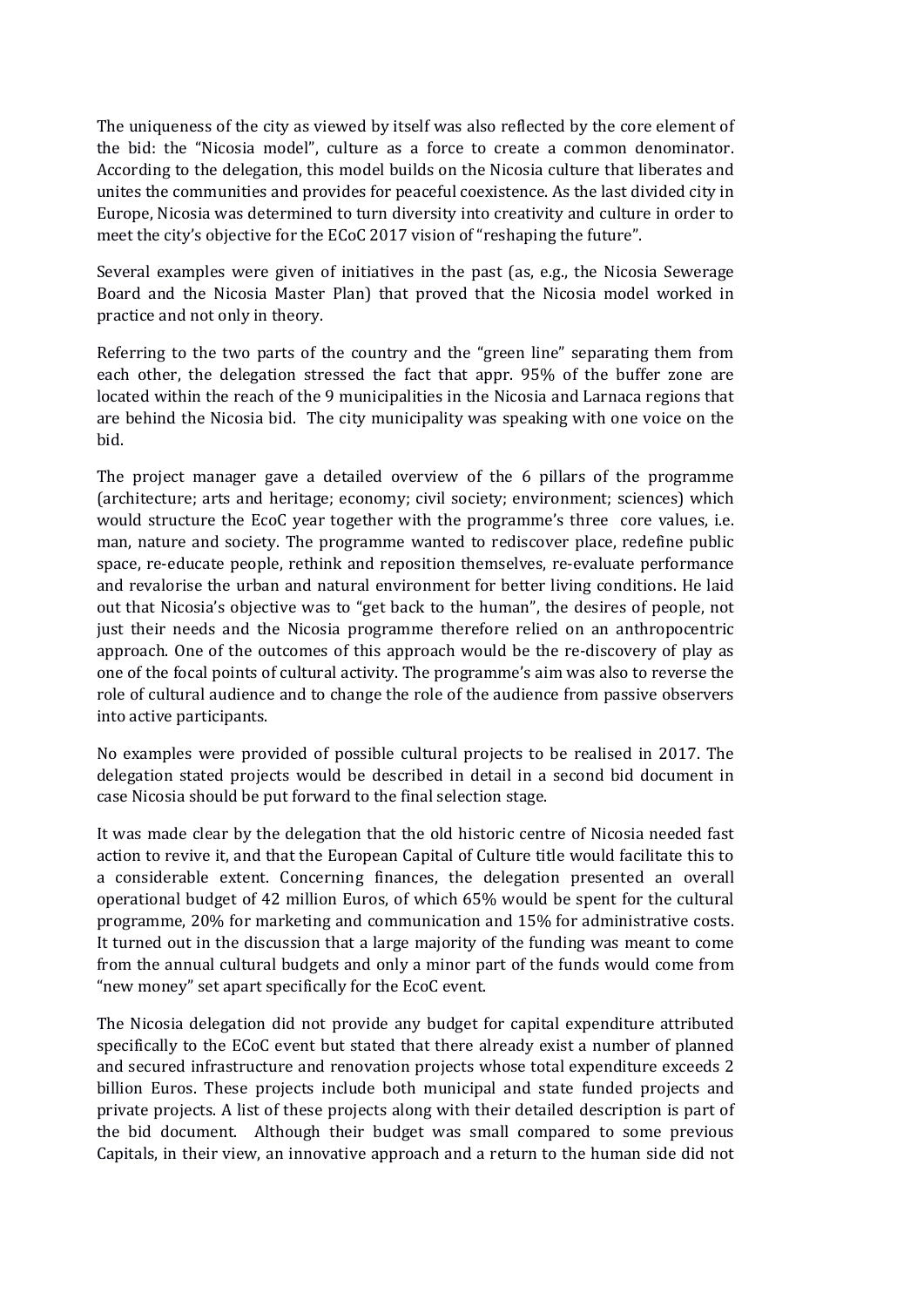necessitate the same kind of large sums as those required for infrastructure investment.

At the end of the presentation, the Nicosia delegation expressed the vision that as a result of the EcoC 2017 year, Nicosia would rather be a city of citizens than a city of inhabitants, as well as a city that needs to be shared with others.

## **The Panel's assessment**

The Panel appreciated the importance and centrality of Nicosia's place in Cypriot life, and the high level of intellectuality, modern approach and interesting ideas in the Nicosia bid. However, the Panel also noted the concomitant complexity of the bid book, which does not provide for any precise information about the actual structure and content of the cultural programme for the European Capital of Culture 2017 year.

While the Panel agreed that the concept of the Nicosia programme, "Reshaping the Future", seemed to be ambitious and well thought through, it also stressed the challenge between good ideas and programmes written on paper and the actual delivery of a comprehensive programme comprised of many diverse projects. The panel would need precise and detailed information about the projects Nicosia is planning to realise in the framework of the EcoC 2017 programme in case the city should make it to the final selection stage.

Concerning the "European dimension" of the programme, the panel felt the Nicosia bid was focusing too much on the city itself and did not take into consideration the European dimension sufficiently.

As with regards to the budget, the Panel noted that there is a perceived imbalance of the financial resources that the municipality is planning to allocate during the next 5 years for the ECoC project and the resources that the city expects to receive from the national government as support for their nomination as European Capital of Culture 2017. It would like to see a stronger financial involvement of the city of Nicosia and the other municipalities in the final bid document in case the city was put forward to the final selection stage.

Furthermore, regarding the implications of the political situation in Cyprus and Nicosia's status of "Europe's last divided city", the Panel also noted that it would have expected a more clear and precise plan for engaging with both the Turkish-Cypriot community and other ethnic minorities currently residing in Nicosia.

Concerning governance of the EcoC, the panel would be interested in clear and detailed information on the management structure of the implementing body to ensure no possible conflicts of interest could arise.

The Panel also asked about the degree of adequate tourism infrastructure in Nicosia.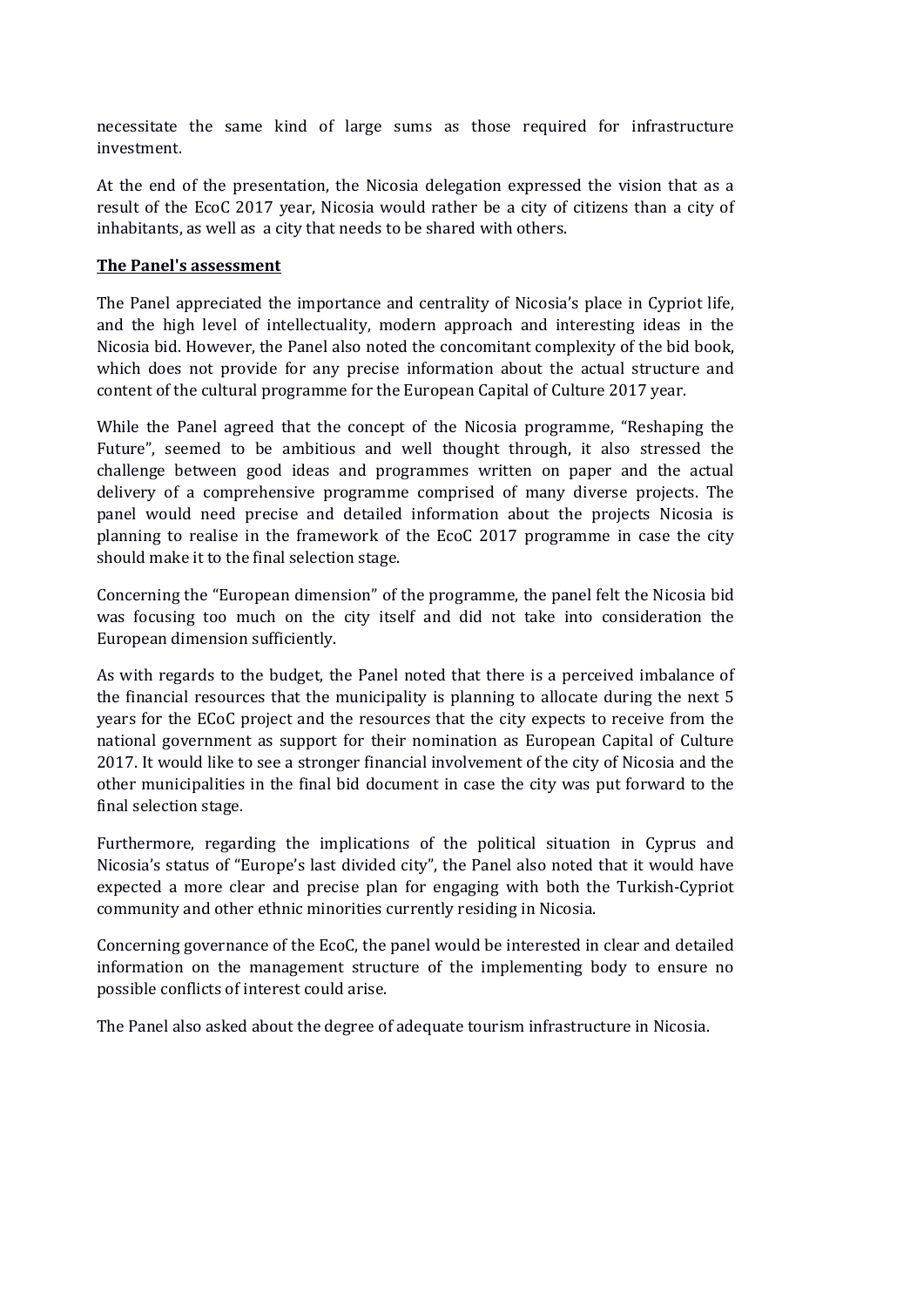# **Pafos**

The presentation began with the Pafos delegation reminding the panel of the birth there of the beautiful Aphrodite, goddess of love – a considerable attraction in itself in their view. The city's presentation was made in an original kafeneio (Coffee-shop) setting with each member standing up to present their background and relationship to both the city of Pafos and the European Capital of Culture organisation in the city. The Mayor opened the presentation stressing the importance of the project for the city's long-term development. One contributor, a Turkish Cypriot, stressed her own and her community's collaboration and involvement.

The delegation presented Pafos as a place that has suffered a lot from the division of the country and that would like to grasp the opportunity of being European Capital of Culture 2017 to overcome some of the major problems with which the city has been confronted since 1974. They stressed the now empty houses and other places formerly inhabited by Turkish Cypriots, the division of the city into an upper and a lower part, the split of the city's inhabitants into different communities – three parallel societies (local, immigrants, some 600,000 tourists each year) - that do not communicate with each other and the effects of an ageing society on the life in the city. They wanted to highlight Europe's diversity and they wanted to foster and explore European identity as a way of over-coming national distinctions through culture and unite these parallel societies.

The delegation then explained the underlying strategy of the "Open Air Factory", which would take a vast range of outdoor spaces and turn them into production centres in order to produce culture, to rethink public spaces, to re-establish the connection with the sea, and to bring social groups together. They presented an overview of projects which would be performed in the framework of the Open Air Factory. By maximising outdoor space they would seek to tackle the problem of limited infrastructure.

Pafos seems to be confident to be able to turn around the city through culture and this optimism is also mirrored in the EcoC logo of Pafos: a mosaic that creates the sun accompanied by the motto "Linking Continents-Bridging Cultures."

The city would lay a specific emphasis on the bi-communal dimension of the programme since it is still suffering from the emigration of its Turkish citizens. Examples of projects addressing this issue were presented and the delegation stated the bi-communal aspect of the programme would be fostered through targeted funding of such projects.

The proposed programme had been designed in a way to serve as a catalyst for the long term development of the city of Pafos. As the Pafos delegation expressed, the city intended to fully utilize the beautiful landscape, the passion and the inspiration of the citizens. The bid for the European Capital of Culture 2017 would be regarded as the most important step ever in developing the city, and the delegation stated that the passion of the citizens to gain the title had fuelled the bid.

The Open Air Factory would function through different levels or "production lines" of culture, including artists/cultural operators from Cyprus, Europe and third countries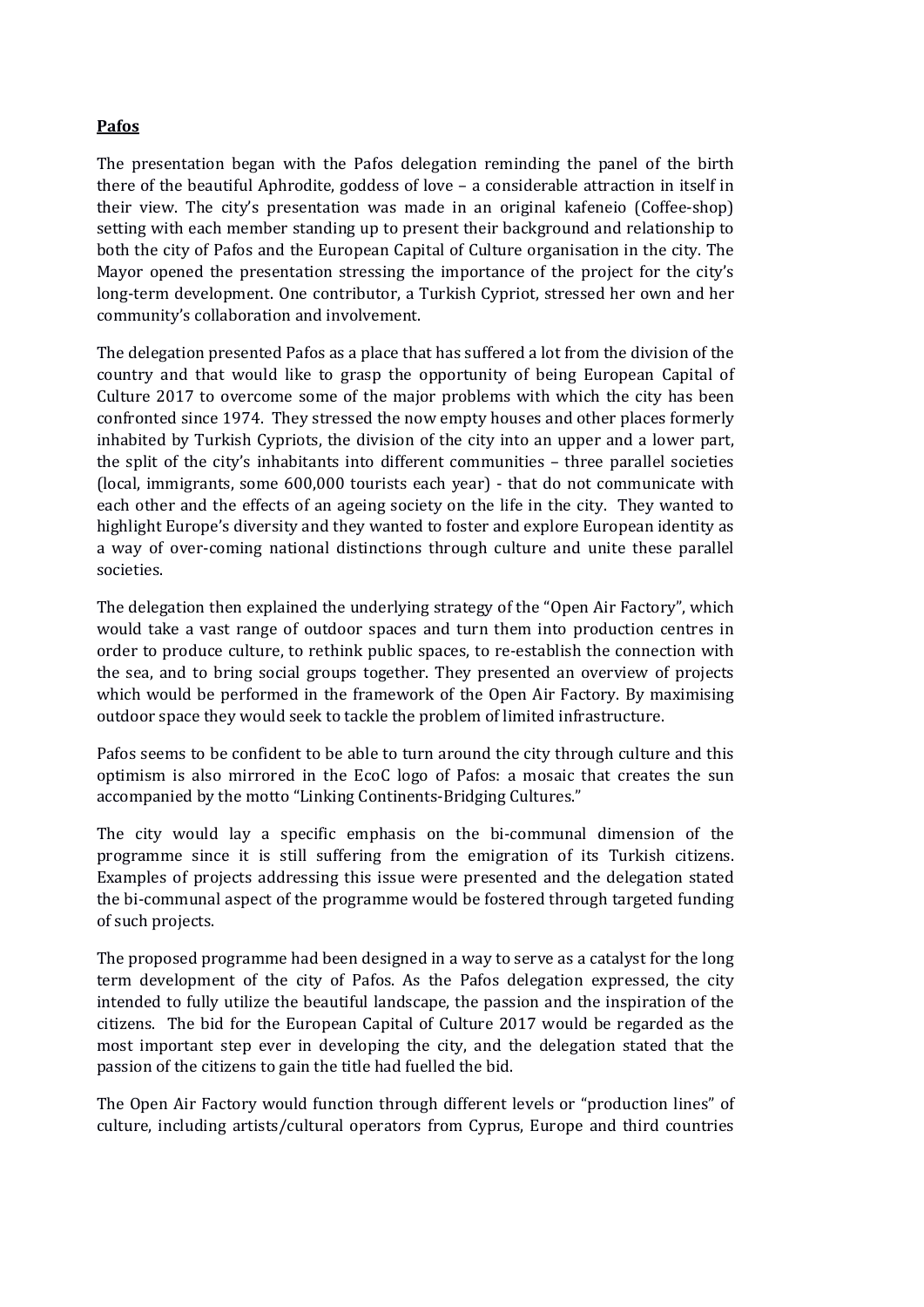engaging with citizens through open co-production studios, and joint partnership of Greek and Turkish Cypriots promoting tolerance and trust.

According to the delegation, the citizens had been and would continue to be involved in the programme and its development. The strategy was based on empowering people. The fact that Pafos was a small city would be considered an advantage, since it meant the city is open, flexible, agile and responsive.

A Pafos 2017 Barometer would measure perception, giving regular feedback, measuring pride in the event and city. It would start five years before, run through the period and measure perceptions five years afterwards.

Regarding funding, the delegation presented an estimated overall budget of 46 million Euros of which 26 million would be used for capital expenditure and 20 million for operating expenditure. 14,75 million Euros (=74%) from the operating expenditure would be spent for the cultural programme, and 1,9 million Euros for marketing and communication. The remaining balance would cover administrative cost and cost for monitoring and evaluation.

## **The Panel's assessment**

The Panel appreciated the vividness and enthusiasm reflected in both the Pafos application document and the presentation. The basic concept "Open-Air Factory" was deemed to be an attractive foundation for the programme capable of being turned into a real strength if implemented successfully. However, the Panel also found that the concept still needs further development and more detailed elaboration.

The Panel appreciated that Pafos presentation was truly incorporating the language of cultural development and audience development. Nevertheless, they urged the city to provide more precise information verifying the support and engagement of the city's population, especially of the non-Cypriot communities.

Moreover, the Panel felt that the artistic level, coherence, direction and focus of the application were in need of further development. There was concern that the programme would focus solely on co-created amateur activities instead of also ensuring artistic excellence in the programme.

 The financial plans and figures would need in-depth revision in case the city should be put forward as would the organizational feasibility of the programme. More specifically, the Panel was worried about the perceived deficiency of a critical mass of local cultural professionals and organizations.

# **3. General conclusions**

After a thorough discussion amongst the panel of the three presentations and the bid documents, the Selection Panel held a secret ballot to recommend which cities should be put through to the final selection stage of the Cypriot competition of the European Capital of Culture title 2017. Cities with a simple majority of votes cast were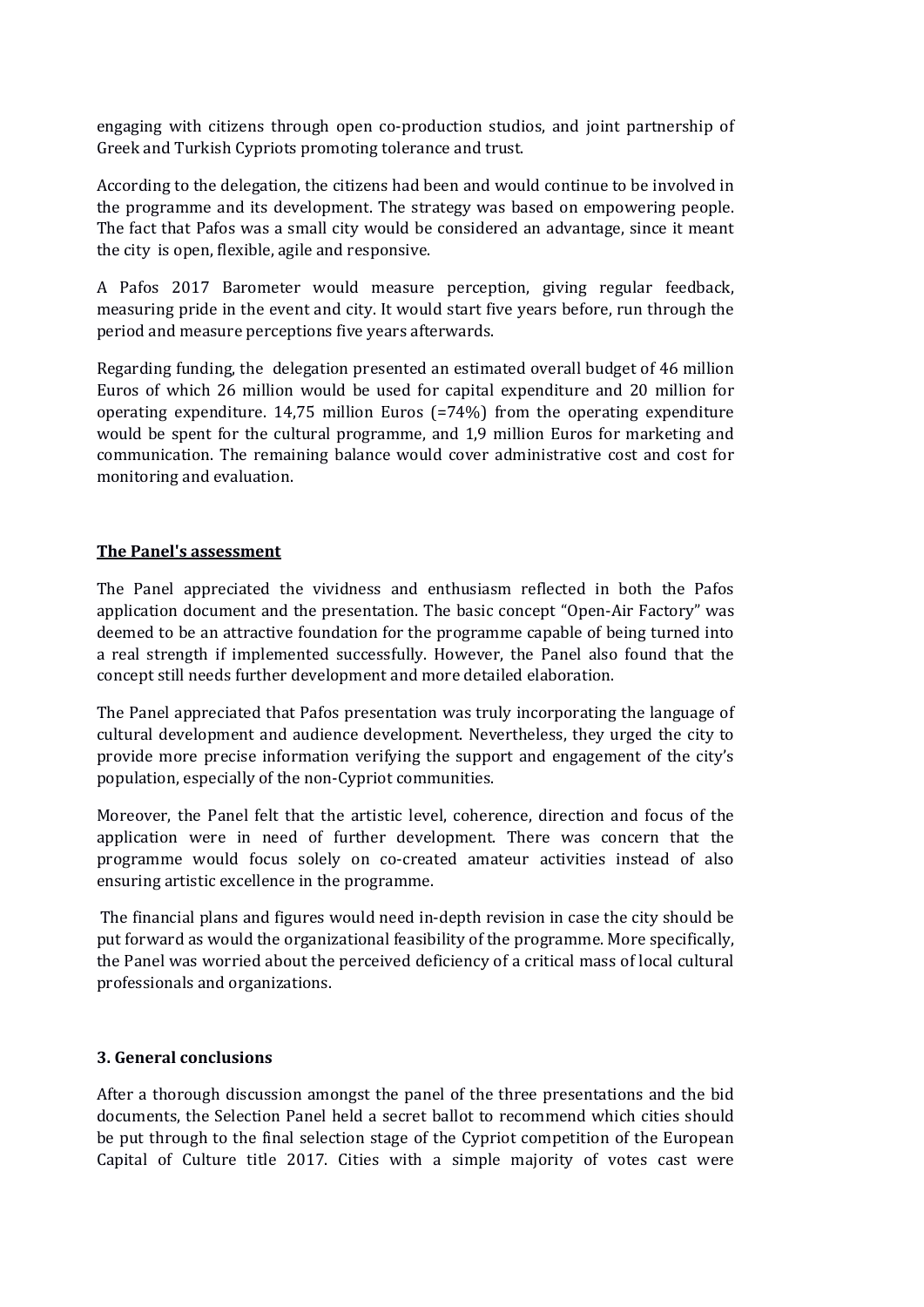recommended to go through to the final selection. The panel subsequently recommended two cities to go forward:

## **Nicosia and Pafos**

The Panel communicates its recommendation to the Cypriot Minister for Education and Culture by way of the present report. The Panel's recommendation concerning the shortlist of cities to be put forward was announced on their behalf by Androulla Vassiliou, the European Commissioner for Education, Culture, Multilingualism and Youth, at a press conference in Nicosia on 22 December 2011.

#### **4. Recommendations**

Having read the cities' bidding documents, listened to their presentations and received further clarifications and information in the question and answer session, the Selection Panel considered that both pre-selected cities still needed to considerably improve their applications in order to demonstrate the necessary level of quality for the European Capital of Culture event, both in terms of the programme and capacity to deliver the event. The Panel made the following recommendations for the cities guided by Article 7 of the Decision.

## **Nicosia**

The Panel recommends Nicosia to put more focus at the final selection stage on the presentation of a concrete programme of cultural events and on defining specific and real goals and targets related to the overall ECoC event. The Panel is impressed by the ambition behind the very complex bid, but sees a real need to reduce the level of abstraction by going beyond philosophical concepts, and putting emphasis instead on desired outcomes. This recommendation reflects the Panel's concern that Nicosia might otherwise face difficulties in adequately communicating a highly complex and overly philosophical-driven vision of the current bid to the public, which might run the risk of undermining the enthusiasm of citizens for the project.

As regards the idea of 'united-divided' city, the Panel recommends clarifying and explaining this in a more understandable way. Moreover, the Panel notes that, having in mind the current political situation in Cyprus, Nicosia has to be more precise on the role of the Turkish-Cypriot community in the project while also explaining more clearly their plans for engaging with the immigrant communities currently living in Nicosia.

For the final selection phase, the Panel also needs to see a fully developed European dimension of the bid, since this key aspect of the event is not yet met to a sufficient extent. The bid needs to specify concrete European regions or countries, cities, partners, themes and projects and their role in the Nicosia programme. The European Dimension should ensure European added value in the manner specified in the Guide to candidate cities published on line (http://ec.europa.eu/culture/our-programmes-andactions/capitals/guide-to-candidate-cities\_en.htm).

In terms of infrastructure, the Panel recommends Nicosia to use contemporary and historic locations for projects.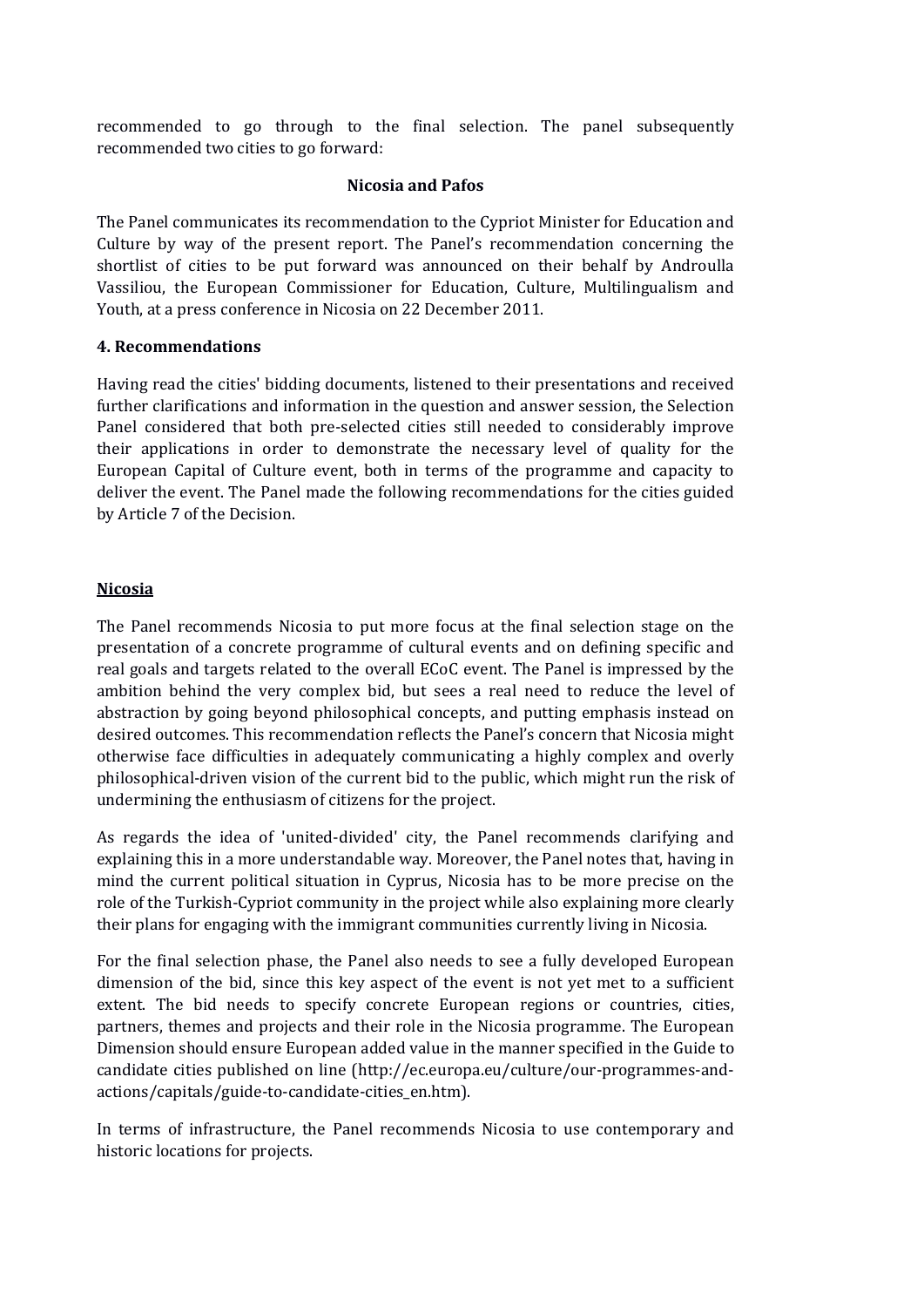Finally, the Panel would like to see a more concrete and precise specification of the role of the local artists throughout the project in view of ensuring the feasibility of specific strategy regarding audience development.

# **Pafos**

The Panel recommends that the Pafos bid is re-addressed and re-examined in terms of the objectives set by the city for its aspiration to become the Cypriot European Capital of Culture 2017, in order to make it more concrete and have a much clearer and focused vision of the expected outcomes.

The Panel also feels that the artistic dimension of the Pafos programme needs more intellectual ambition in order to achieve the level of artistic excellence expected of the European Capital of Culture event. The quality of the specifically Cypriot artistic components needs to be reviewed in order to combine artistic excellence with the attractive local flavour and emphasis.

The Panel, whilst impressed by the idea of the "Open Air Factory", is at the same time concerned with the lack of indoor cultural infrastructure in the area. This could pose problems regarding programming cultural events during the course of a full year. Clarification is needed.

The Panel finds the Pafos bid to be ambitious and well-thought through, but they ask Pafos to address their concern that the city may lack sufficient critical mass of professional capabilities for hosting a large-scale, one year programme. The Panel asks them to explain further their administrative capability to manage the European dimension and scale of the ECoC project.

The Pafos delegation convincingly described how part of the impetus for applying to become European Capital of Culture 2017 is the drain of the local inhabitants of the region. The Panel would therefore like to see this challenge addressed more clearly and more comprehensively in the bid. This should be done by way of an integrated strategy securing the involvement and engagement of both Cypriots and immigrants living in the area. The Panel feels that the focus on the Turkish-Cypriot minority in the Pafos application should be supplemented by a broader focus on other minorities as well.

## **General recommendations**

The cities of Nicosia and Pafos are expected to complete their applications on the basis of the criteria and objectives required for the event. In particular, both cities should consider the Panel's assessment and recommendations mentioned above. Regarding all bids, the Panel felt that all cities had given a rather general and vague idea about the ECoC programme at this pre-selection stage and asks the shortlisted cities to provide much greater detail and precision in the final selection stage, also concerning their long-term strategy for culture in the city.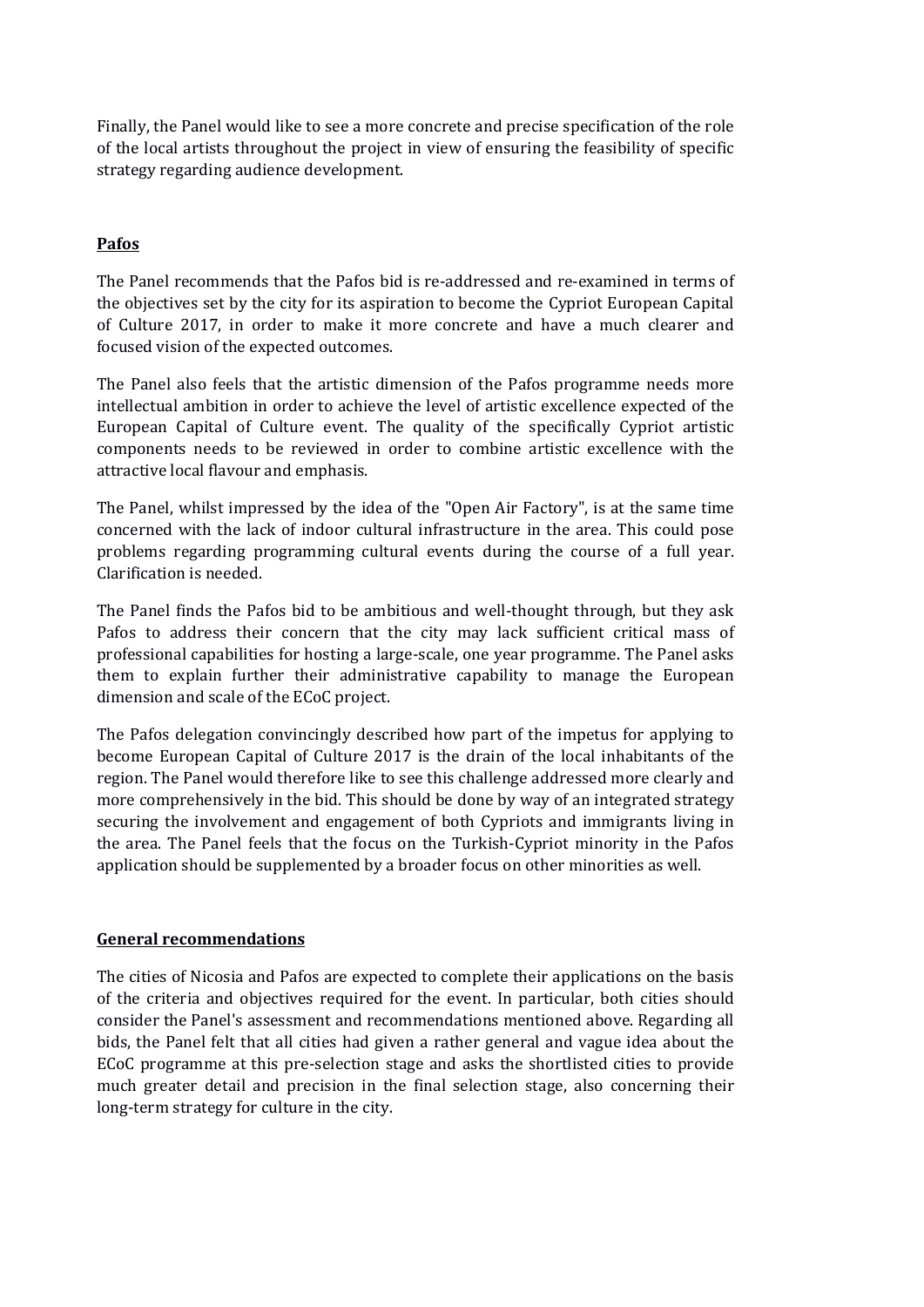# **5. Visits**

To obtain more complete information for the final selection process, the Selection Panel will pay visits to the pre-selected cities. The visits will be held in September 2012 after the cities have forwarded their completed applications. The exact deadline for submissions will be specified in a separate invitation to participate in the final selection stage. During the visits, members of the Panel will be accompanied by representatives of the European Commission and the Cypriot Ministry of Education and Culture.